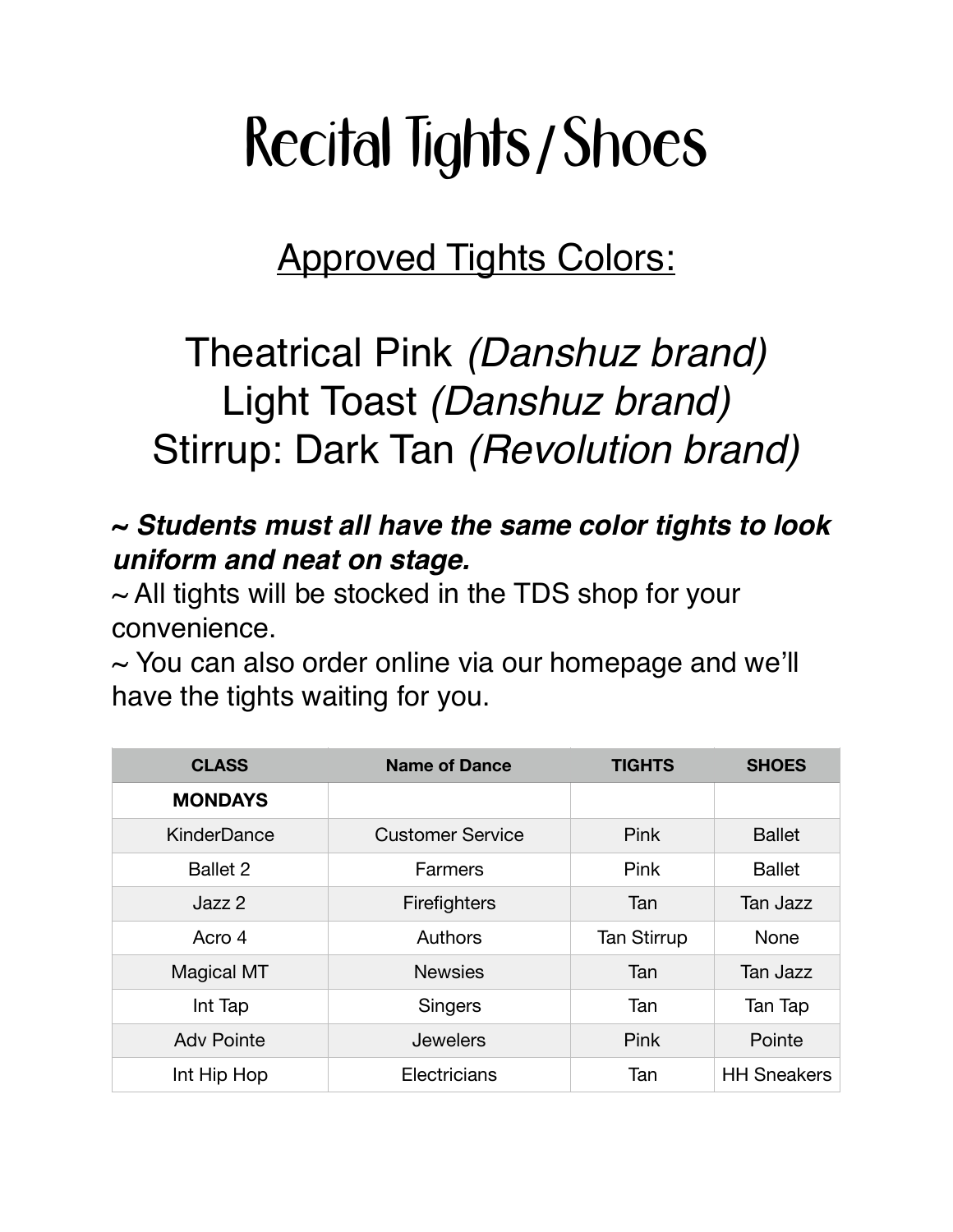| <b>CLASS</b>         | <b>Name of Dance</b>     | <b>TIGHTS</b>      | <b>SHOES</b>             |
|----------------------|--------------------------|--------------------|--------------------------|
| Int Pointe           | Astronauts               | Pink               | Pointe                   |
|                      |                          |                    |                          |
|                      |                          |                    |                          |
| <b>TUESDAYS</b>      |                          |                    |                          |
| Ballet/Tap (age 5-6) | <b>Bakers</b>            | Pink               | <b>Black Tap</b>         |
| Ballet/Tap (age 7-9) | <b>Dentists</b>          | Tan                | <b>Black Tap</b>         |
| TumbleJazz           | Make-Up Artists          | Tan                | <b>Black TJ</b>          |
| Pre-Pointe           | Astronauts               | Pink               | <b>Ballet/Pointe</b>     |
| Int Ballet           | <b>Doll Makers</b>       | Pink               | <b>Ballet</b>            |
| <b>Hip Hop Kids</b>  | DJ's                     | Tan                | <b>Black Jazz</b>        |
| Tap 1                | Exterminators            | Tan                | Tan Tap                  |
| Int Jazz             | <b>Stock Brokers</b>     | <b>Black</b>       | <b>Black Jazz</b>        |
| Junior MT            | <b>Teachers</b>          | Tan                | <b>Tan Jazz</b>          |
| <b>Junior MT</b>     | <b>Flight Attendants</b> | Tan                | Character                |
| Adv Tap              | <b>Bell Hops</b>         | Tan                | Tan Tap                  |
| Adv Hip Hop          | <b>Travel Agents</b>     | Tan                | White<br><b>Sneakers</b> |
|                      |                          |                    |                          |
|                      |                          |                    |                          |
| <b>WEDNESDAYS</b>    |                          |                    |                          |
| <b>KinderDance</b>   | <b>Marine Biologists</b> | Pink               | <b>Ballet</b>            |
| Hip Hop Jr.          | Lumberjacks              | Tan                | <b>Black Jazz</b>        |
| Ballet 1             | Farmers                  | Pink               | <b>Ballet</b>            |
| Jazz 1               | Firefighters             | Tan                | Tan Jazz                 |
| Lyrical 1            | Architects               | <b>Tan Stirrup</b> | <b>Pirouettes</b>        |
| Sparkle Team         | <b>Executives</b>        | Tan                | Tan Jazz                 |
| Pink Team            | <b>Digital Nomads</b>    | <b>Tan Stirrup</b> | <b>Pirouettes</b>        |
| <b>Silver Team</b>   | Doctors                  | <b>Black</b>       | <b>Black Jazz</b>        |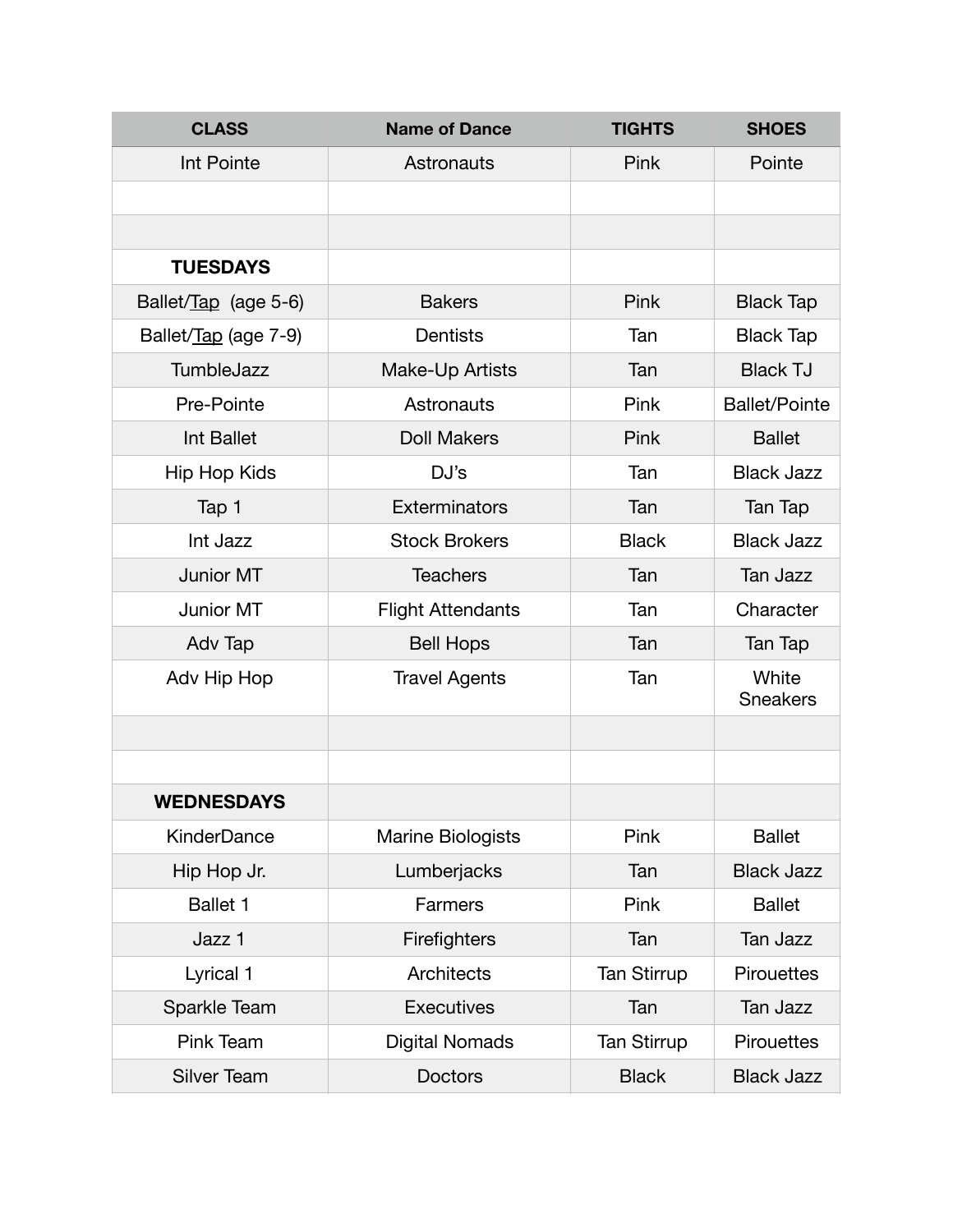| <b>CLASS</b>          | <b>Name of Dance</b>    | <b>TIGHTS</b>      | <b>SHOES</b>      |
|-----------------------|-------------------------|--------------------|-------------------|
| Contemporary          | <b>Detectives</b>       | Tan                | None              |
| Int Lyrical           | Carpenters              | <b>Tan Stirrup</b> | <b>Pirouettes</b> |
|                       |                         |                    |                   |
|                       |                         |                    |                   |
| <b>THURSDAYS</b>      |                         |                    |                   |
| <b>KinderDance</b>    | <b>Postal Workers</b>   | Pink               | <b>Ballet</b>     |
| Hip Hop Jr.           | Lumberjacks             | Tan                | <b>Black TJ</b>   |
| <b>Ballet 3</b>       | <b>Doll Makers</b>      | Pink               | <b>Ballet</b>     |
| Acro 1-2              | Zoo Keepers             | <b>Tan Stirrup</b> | None              |
| <b>Adv Ballet</b>     | Optometrists            | Pink               | <b>Ballet</b>     |
| Jazz 3                | <b>Crossing Guards</b>  |                    |                   |
| Acro 3                | Photographers           | <b>Tan Stirrup</b> | None              |
| Adv Jazz              | <b>Maids</b>            | Tan                | Tan Jazz          |
| Senior MT             | <b>Florists</b>         | Tan                | Tan Jazz          |
| Senior MT             | <b>Broadway Dancers</b> | Tan                | Character         |
| Senior MT             | <b>Baristas</b>         | <b>Black</b>       | <b>Black Jazz</b> |
|                       |                         |                    |                   |
|                       |                         |                    |                   |
| <b>FRIDAY</b>         |                         |                    |                   |
| KinderDance           | <b>Postal Workers</b>   | Pink               | <b>Ballet</b>     |
| Ballet/Tap (age 8-10) | <b>Painters</b>         | Pink               | <b>Ballet</b>     |
| Jazz (age 8-10)       | <b>Movers</b>           | Tan                | <b>Black Jazz</b> |
| Ballet/Tap (age 6-7)  | <b>Ballerinas</b>       | Pink               | <b>Ballet</b>     |
| TumbleJazz (age 6-7)  | <b>Hair Stylists</b>    | Pink               | <b>Black TJ</b>   |
|                       |                         |                    |                   |
|                       |                         |                    |                   |
| <b>SATURDAY</b>       |                         |                    |                   |
| Ballet/Tap (age 5-6)  | <b>Bakers</b>           | Pink               | <b>Black Tap</b>  |